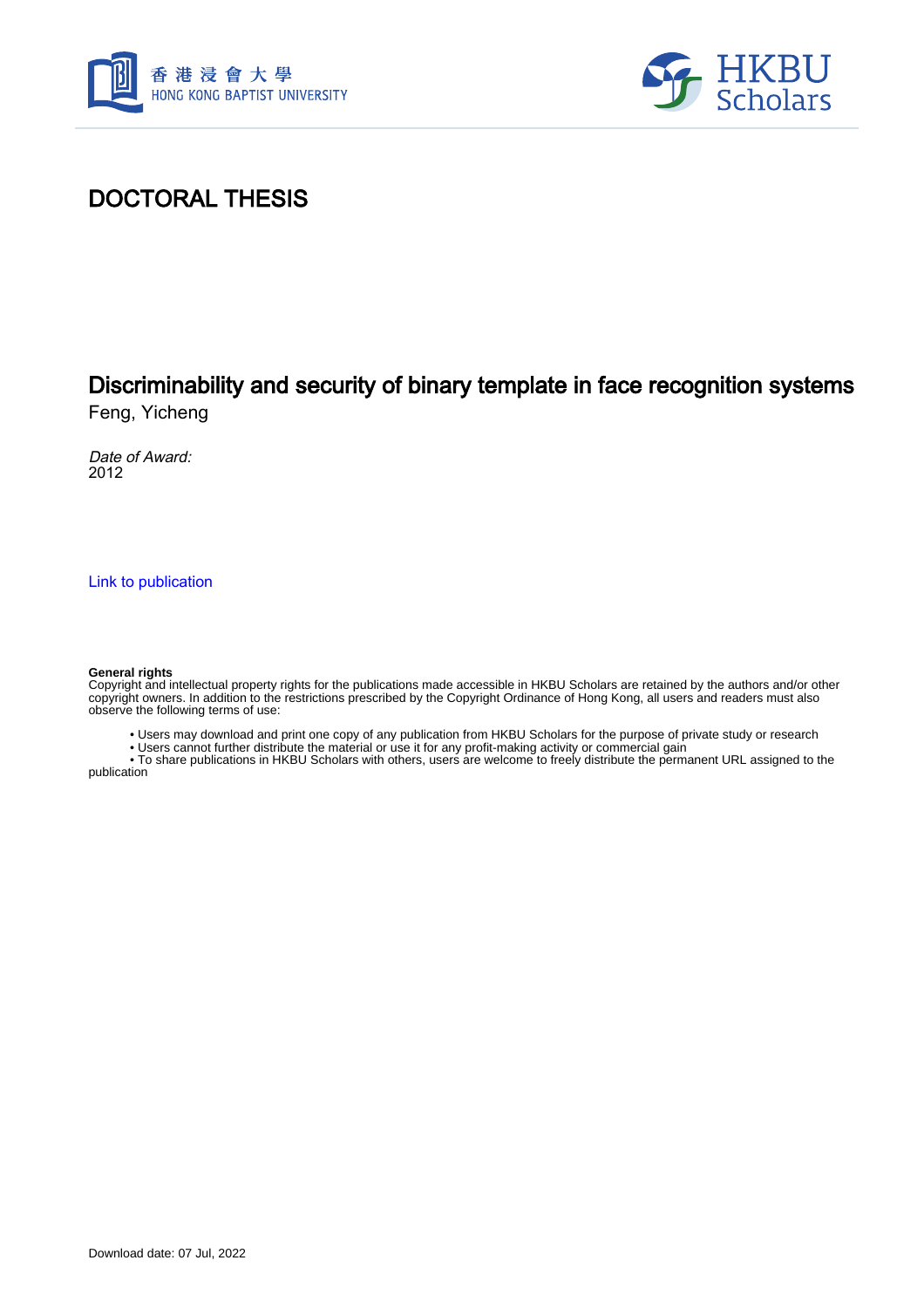## **Discriminability and Security of Binary Template in Face Recognition Systems**

**FENG Yicheng**

**A thesis submitted in partial fulfillment of the requirements for the degree of Doctor of Philosophy**

**Principal Supervisor: Professor YUEN Pongchi**

**Hong Kong Baptist University**

**September 2012**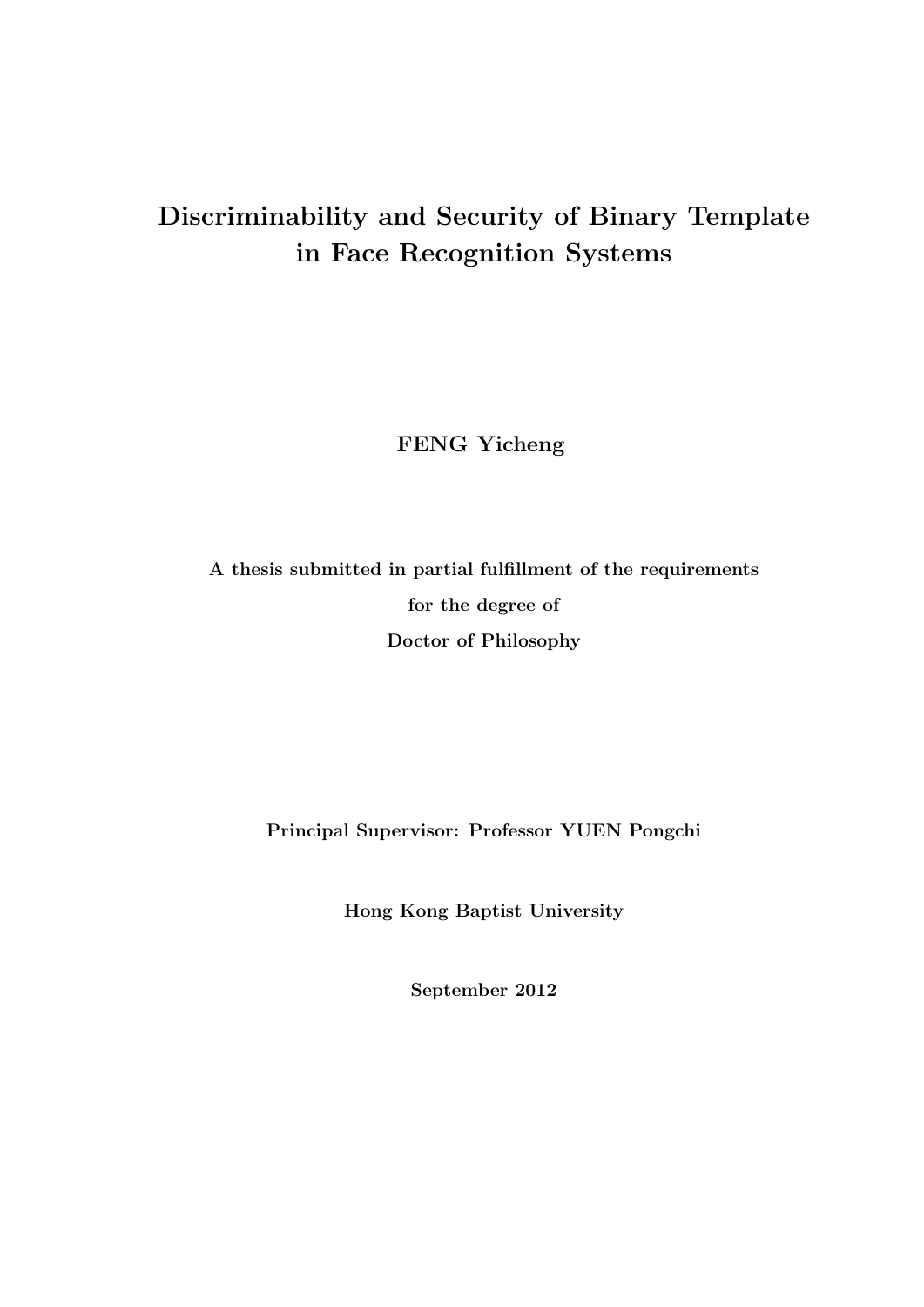## **Abstract**

Biometric template security receives much attention in recent years. Two major approaches, namely the transform-based approach and the biometric cryptosystem approach, have been proposed to protect the original biometric templates stored in databases. To protect face templates, template binarization is applied in both approaches for different purposes. In the transform-based approach, the original face templates are transformed into binary templates which are stored in database. The binarization process is treated as a one-way transform. Thus it is claimed that the transformed binary templates are secure enough, which will not reveal information of the original templates. In the biometric cryptosystem approach, error-correcting coding methods which require the input to lie in finite fields are employed. The binarization process transforms the original face templates (normally lie in Euclidean space) into binary templates, which lie in a finite field (binary). The binary templates can be input to the coding process for further protection. While binary templates are widely employed in existing schemes to protect face templates, some research issues remain unsolved. First, comparing with the biometric cryptosystem approach which encrypts the transformed binary templates for further protection, the transform-based approach stores the unprotected binary templates in database and claims that it is secure enough. This claim is questionable. Second, binarization process which discretizes the original face templates may reduce template discriminability. A binarization process for maximizing the discriminability of the transformed binary templates is required. And last, the security level of the whole algorithm, including the strength against potential attacks, cancelability, and espe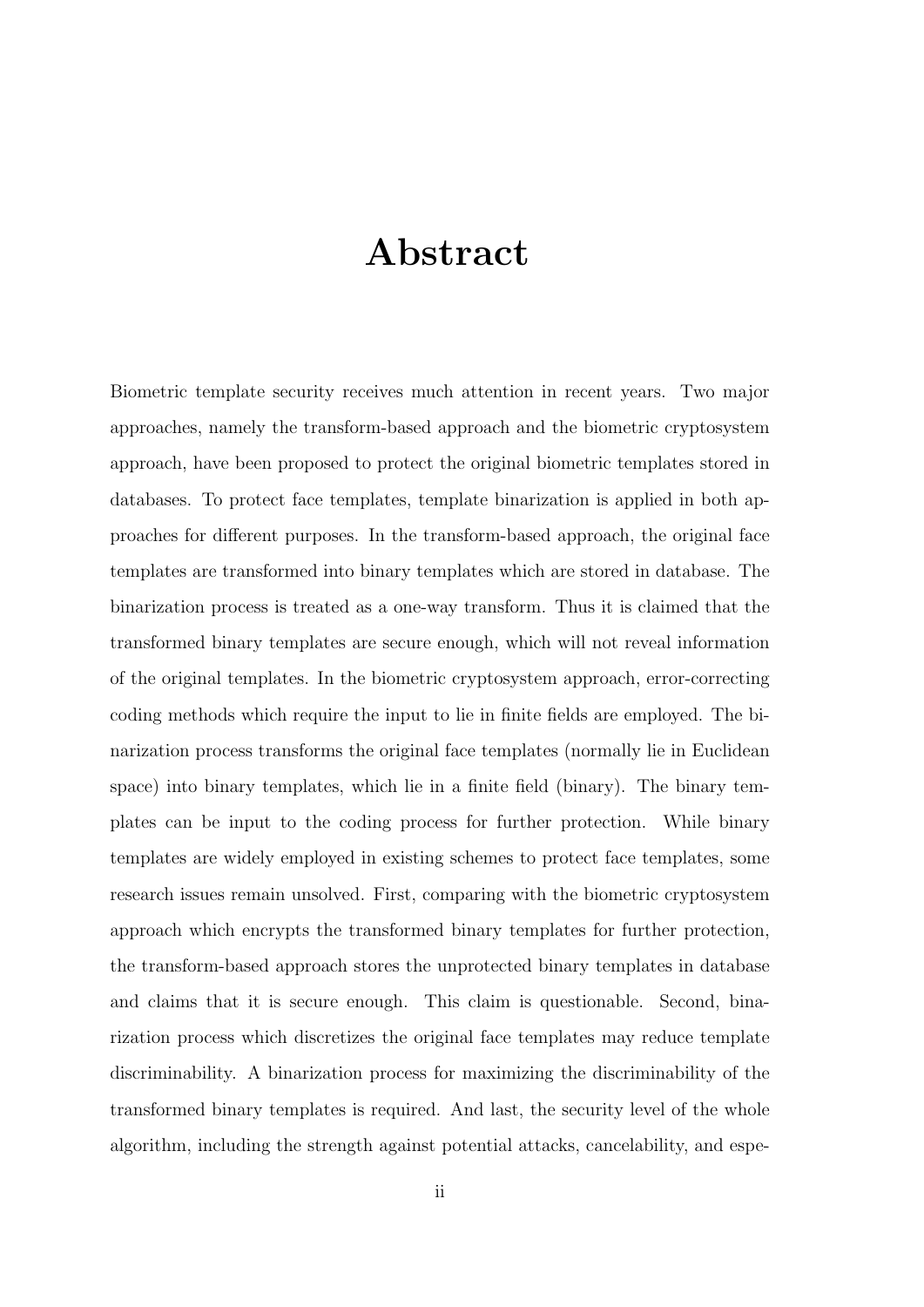cially, the entropy of the generated binary templates, need to be studied. In this thesis, we study and address these three research issues.

To address the first issue, we revisit the claim and propose a novel masquerade attack to break a transform-based face biometric system. In the proposed attack, a fake face image is constructed from the target binary reference template stored in database. The fake face image may "look" different from the original face image, but their binary face templates have a high similarity. To model the binarization process in the transform-based approach, two different scenarios are considered. In the first scenario, it is assumed that the attacker understands the binarization scheme. In the second scenario, we assume the attacker does not know anything about the binarization scheme. Two different attacking schemes are proposed accordingly. Experimental results show that if the attacker understands the binarization algorithm, the constructed fake biometric has an extremely high probability to access the system. Without the knowledge of the binarization algorithm, the constructed fake biometric is much less effective, but still is a serious threat to the system. And it justifies our claim that the unprotected binary templates are not secure enough in the transform-based approach.

To address the binary template discriminability issue, we propose a new binarization scheme by optimizing binary template discriminability. A novel binary discriminant analysis is developed to transform a real-valued template into a binary template. We follow the traditional approach to maximize the between-class variance and minimize the within-class variance to optimize the discriminability of the binary templates. However, in traditional methods, normally differentiation is applied in optimization. In our case, since the objective function is built on binary templates, differentiation is hard to perform. To solve this problem, we construct a continuous function based on the perceptron to optimize binary template discriminability. Our experimental results show that the proposed algorithm improves binary template discriminability and outperforms other binarization schemes.

Finally, we discuss the security and cancelability of the proposed system. We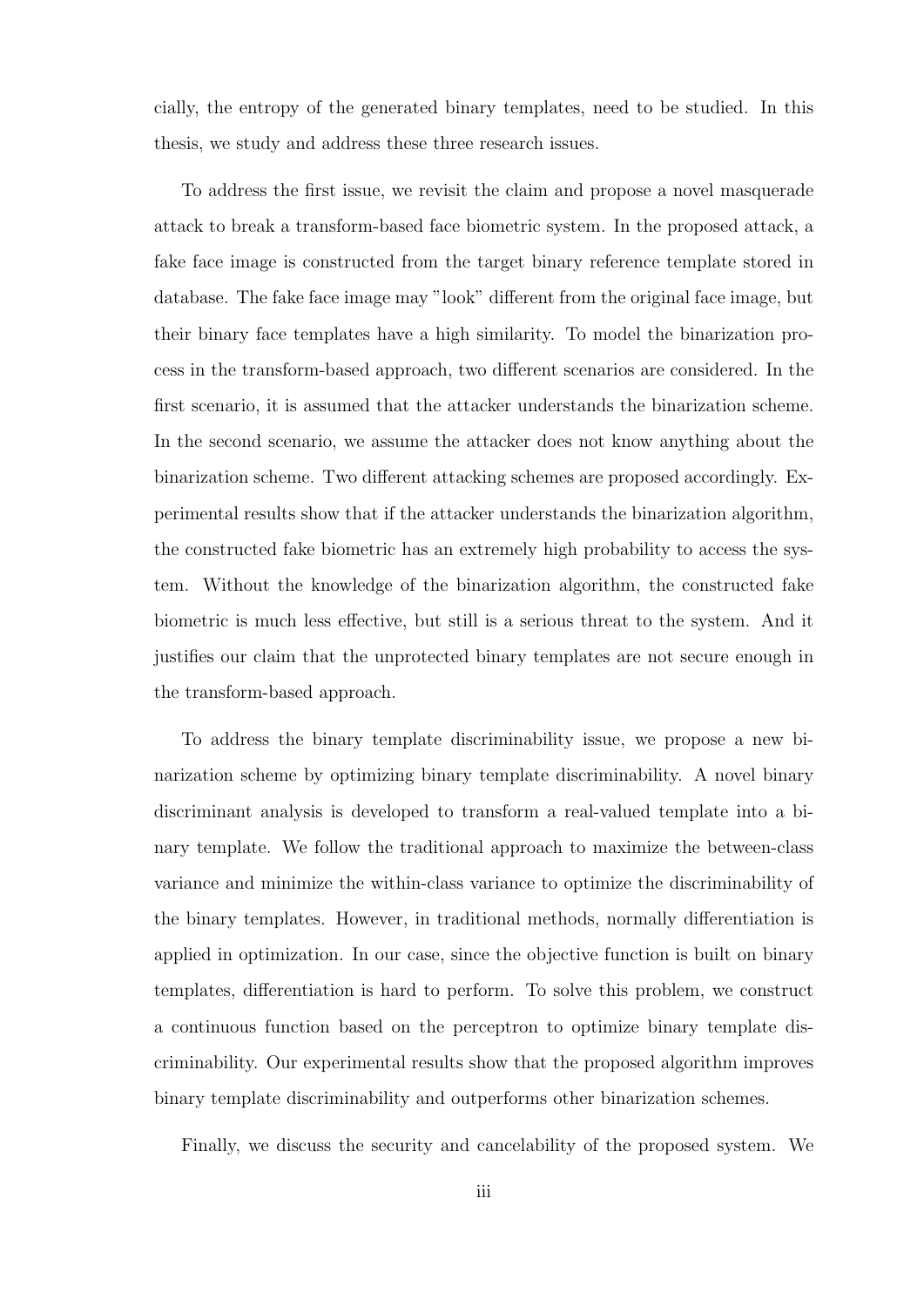discuss the system security strength against two popular attacks, namely bruteforce attack and smart attack. To evaluate the security strength of the system against smart attacks, we first evaluate the data leakage in the proposed algorithm. After that, two popular smart attack methods, namely masquerade attack and hillclimbing attack, are employed to test the system security strength. To evaluate the security strength against brute-force attacks, the diversity (information content) of the generated binary templates is analyzed. Entropy is used to measure the information content and used as a benchmark. We also propose a new criterion namely distance entropy, which evaluates how hard for an attacker to guess the binary reference template with knowledge of the population distribution. Finally, to evaluate the system cancelability, we perform a series of experiments to evaluate the re-issued binary templates for replacing the compromised templates.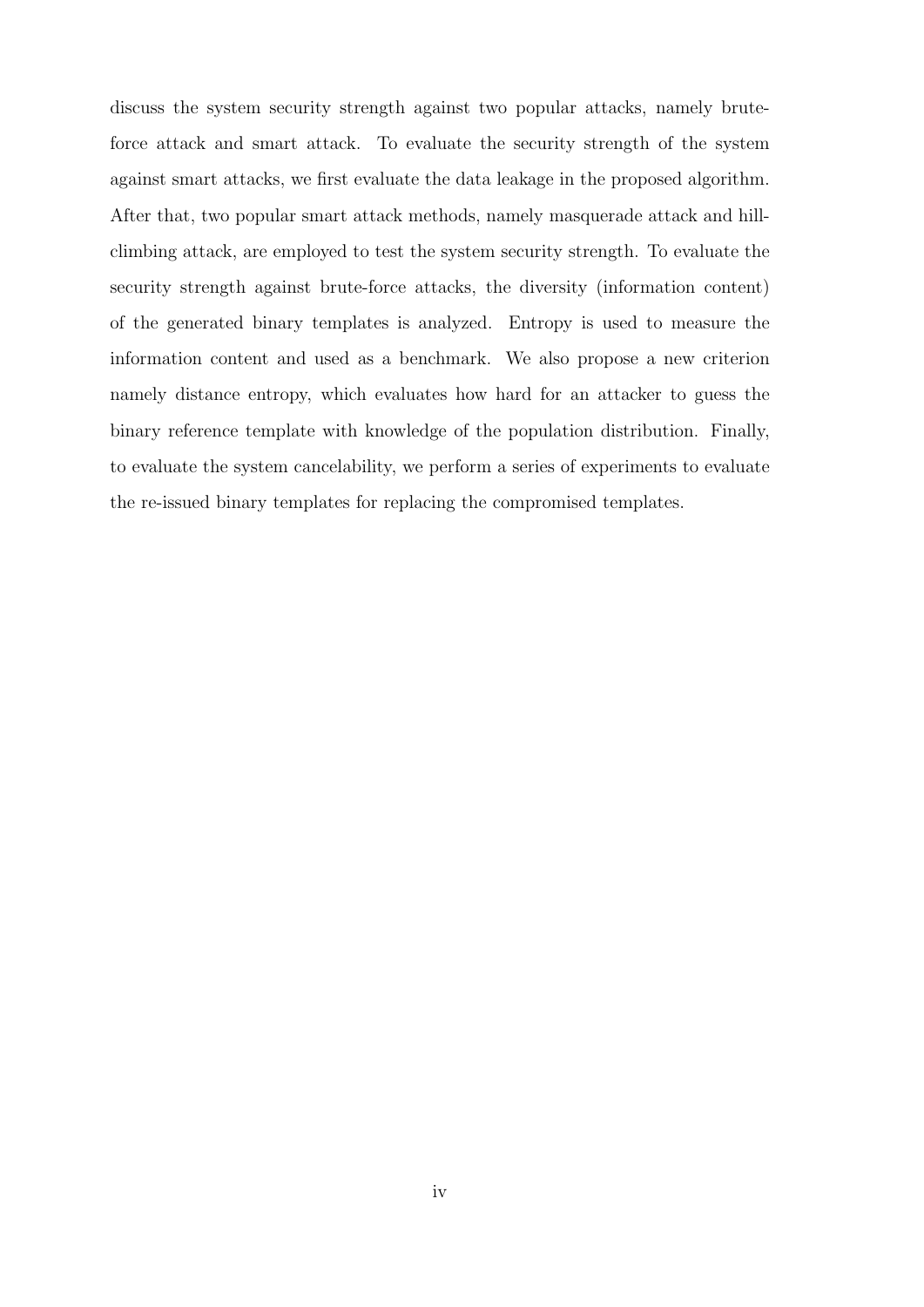# **Table of Contents**

| Declaration              | $\mathbf{i}$ |
|--------------------------|--------------|
| Abstract                 | ii           |
| Acknowledgements         | $\mathbf v$  |
| <b>Table of Contents</b> | vi           |
| List of Tables           | $\mathbf X$  |
| List of Figures          | xi           |
| List of Abbreviations    | xviii        |

|         |       | Chapter 1 Introduction                                                     | $\mathbf{1}$ |
|---------|-------|----------------------------------------------------------------------------|--------------|
| 1.1     |       |                                                                            |              |
|         | 1.1.1 |                                                                            |              |
|         | 1.1.2 |                                                                            |              |
|         | 1.1.3 | Threats to biometric systems $\ldots \ldots \ldots \ldots \ldots \ldots$ 5 |              |
| $1.2\,$ |       |                                                                            |              |
|         | 1.2.1 | Security and privacy for biometric templates $\ldots \ldots \ldots$ 8      |              |
|         | 1.2.2 | Methods for template attack $\dots \dots \dots \dots \dots \dots \dots$    |              |
|         | 1.2.3 | Methods for template protection 9                                          |              |
| 1.3     |       |                                                                            |              |
|         | 1.3.1 | Binary template in biometric template security $\ldots \ldots \ldots$ 13   |              |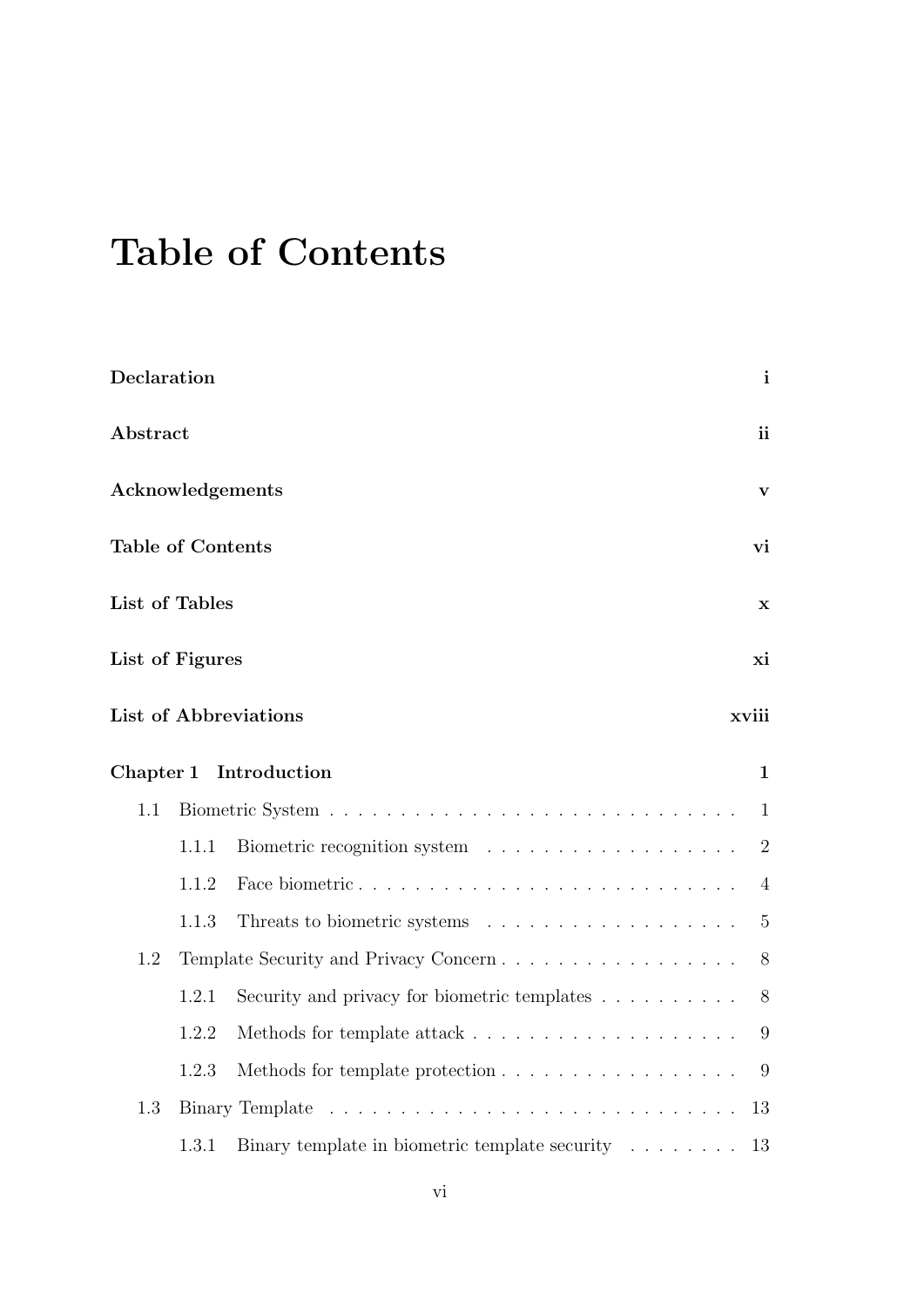|     | 1.3.2 |                                                                                        |    |
|-----|-------|----------------------------------------------------------------------------------------|----|
|     | 1.3.3 | Advantages and limitations in existing schemes                                         | 15 |
| 1.4 |       |                                                                                        | 16 |
|     | 1.4.1 | Motivations of this project $\ldots \ldots \ldots \ldots \ldots \ldots \ldots 16$      |    |
|     | 1.4.2 | Contributions and organization of the thesis $\dots \dots \dots \dots$ 19              |    |
|     |       | Chapter 2 Review on Existing Schemes                                                   | 21 |
| 2.1 |       |                                                                                        | 21 |
|     | 2.1.1 | Local binarization $\ldots \ldots \ldots \ldots \ldots \ldots \ldots \ldots \ldots 21$ |    |
|     | 2.1.2 |                                                                                        |    |
| 2.2 |       |                                                                                        | 32 |
|     | 2.2.1 |                                                                                        | 32 |
|     | 2.2.2 |                                                                                        | 37 |
|     |       | Chapter 3 Vulnerabilities of the Unprotected Binary Template                           | 42 |
| 3.1 |       |                                                                                        | 43 |
|     | 3.1.1 |                                                                                        | 43 |
|     | 3.1.2 |                                                                                        |    |
|     | 3.1.3 |                                                                                        |    |
| 3.2 |       | First Scenario: Constructing Fake Biometric with the Knowledge of                      |    |
|     |       |                                                                                        | 49 |
|     | 3.2.1 | Step one: parameter estimation $\ldots \ldots \ldots \ldots \ldots$                    | 50 |
|     | 3.2.2 | Step two: fake real-valued template construction $\ldots \ldots \ldots$ 52             |    |
| 3.3 |       | Second Scenario: Constructing Fake Biometric without the Knowl-                        |    |
|     |       |                                                                                        | 53 |
|     | 3.3.1 |                                                                                        | 54 |
|     | 3.3.2 | Step two: inverse MLP $\ldots \ldots \ldots \ldots \ldots \ldots \ldots \ldots$        | 56 |
| 3.4 |       |                                                                                        | 57 |
|     | 3.4.1 |                                                                                        | 58 |
|     | 3.4.2 | Tests for the fake real-valued templates $\ldots \ldots \ldots \ldots$                 | 58 |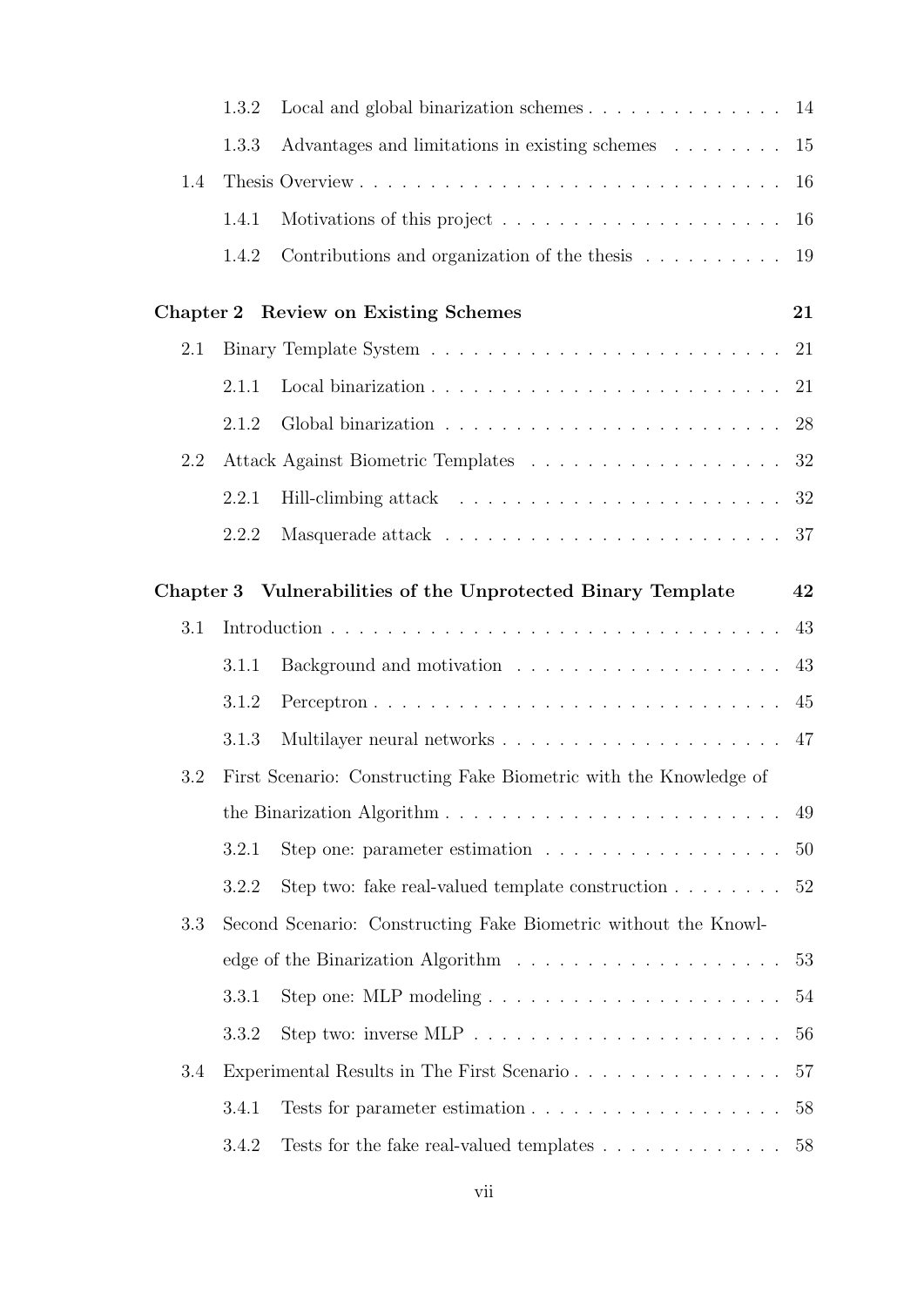|           | 3.4.3 | Tests for the whole algorithm $\ldots \ldots \ldots \ldots \ldots$                      | 60  |
|-----------|-------|-----------------------------------------------------------------------------------------|-----|
|           | 3.4.4 |                                                                                         | 64  |
| 3.5       |       | Experimental Results in The Second Scenario $\ldots \ldots \ldots \ldots$               | 65  |
|           | 3.5.1 | Tests the fake real-valued templates                                                    | 65  |
|           | 3.5.2 | Tests for the whole algorithm $\ldots \ldots \ldots \ldots \ldots$                      | 66  |
| 3.6       |       |                                                                                         | 71  |
|           |       | Chapter 4 Discriminability Enhancement of Binary Templates                              | 72  |
| 4.1       |       |                                                                                         | 73  |
|           | 4.1.1 |                                                                                         | 73  |
|           | 4.1.2 |                                                                                         | 75  |
|           | 4.1.3 | Perceptron in multi-class problems $\ldots \ldots \ldots \ldots \ldots$                 | 78  |
| 4.2       |       | Binary Discriminant Analysis for Generating Discriminative Binary                       |     |
|           |       |                                                                                         | 79  |
|           | 4.2.1 |                                                                                         | 81  |
|           | 4.2.2 | Procedure of the complete biometric cryptosystem with binary                            |     |
|           |       | discriminant analysis $\ldots \ldots \ldots \ldots \ldots \ldots \ldots \ldots$ 85      |     |
| 4.3       |       |                                                                                         | 87  |
|           | 4.3.1 | Experiment settings and databases                                                       | 87  |
|           |       | 4.3.2 Binary template discriminability 95                                               |     |
|           | 4.3.3 |                                                                                         |     |
|           | 4.3.4 | Security analysis of the binary discriminant analysis $\ldots \ldots \ldots 100$        |     |
|           | 4.3.5 | Computation time $\ldots \ldots \ldots \ldots \ldots \ldots \ldots \ldots \ldots 102$   |     |
| 4.4       |       |                                                                                         |     |
| Chapter 5 |       | Security Analysis of The Binary Biometric Cryptosystem                                  |     |
|           |       | with Proposed Binary Discriminant Analysis                                              | 104 |
| 5.1       |       |                                                                                         |     |
|           | 5.1.1 |                                                                                         |     |
|           | 5.1.2 | Entropy estimation $\ldots \ldots \ldots \ldots \ldots \ldots \ldots \ldots \ldots 106$ |     |